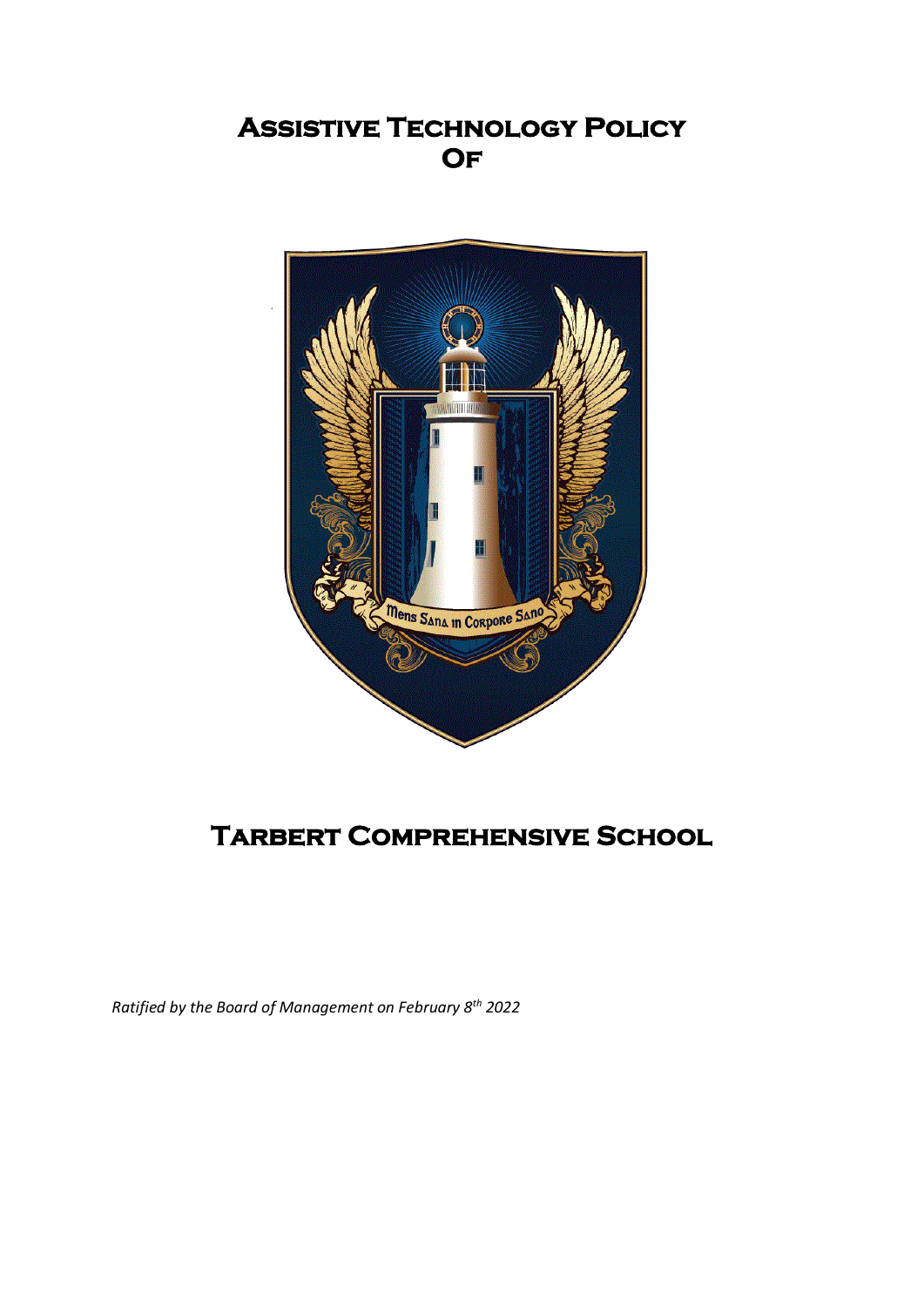#### **Introduction**

This policy, the terms and conditions and the attached agreement was compiled in line with Department of Education Circular 0010/2013 and our School's Acceptable Use Policy in relation to essential assistive technology equipment for pupils with physical or communicative disabilities.

#### **Rationale:**

The purpose of the document is to illustrate clear guidelines for the use of specialist equipment which has been recommended by the National Council for Special Education (NCSE) as being essential for pupils who have been diagnosed as:

- having a serious disability;
- and/or sensory or communicative disability to the extent that their ability to communicate through the medium of speech or writing is materially curtailed ;
- where it is clear that existing equipment in the school is insufficient to meet the child's needs;
- where, without such equipment, it will not be possible for such children to access the school curriculum

Any equipment purchased by the school under Department of Education Guidelines remains the property of the school, should normally be kept in the school and is subject to inspection by the Department of Education. However, the School authority may, in certain circumstances allow the use of the equipment in the pupil's home if deemed necessary by the Principal/Deputy in consultation with the teaching staff. Such circumstances are where it is agreed that the pupil could benefit from the use of technical support or equipment such as a school laptop/tablet.

This agreement endeavours to ensure the safe custody and handling of the equipment when in the care of the pupil outside of the school.

#### **Procedure to allow Pupil to take Assistive Technology home**

- 1. Parent/Guardian must write a brief letter outlining the reason why they believe it is necessary for the pupil to bring the assistive technology home.
- 2. The letter will be brought to the attention of the Principal and a decision made.
- 3. Should the request not be granted by the Principal then Parents/guardians have a right to appeal the decision to the Board of Management.
- 4. Parents/Guardians will be required to read in full and agree with a signature to the Terms and Conditions attached to this policy.

### **Terms and Conditions for the use of Assistive Technology in the home**

- 1. The laptop/tablet remains the property of Tarbert Comprehensive School.
- 2. Should the designated pupil change school, then the school will consult with the SENO with regard to the transfer of the device with the pupil where it is still appropriate for the pupil's assessed needs. The final decision regarding transfer will rest with the School.
- 3. The laptop/tablet will be used solely by the designated pupil and will not be used by or transferred to a third party.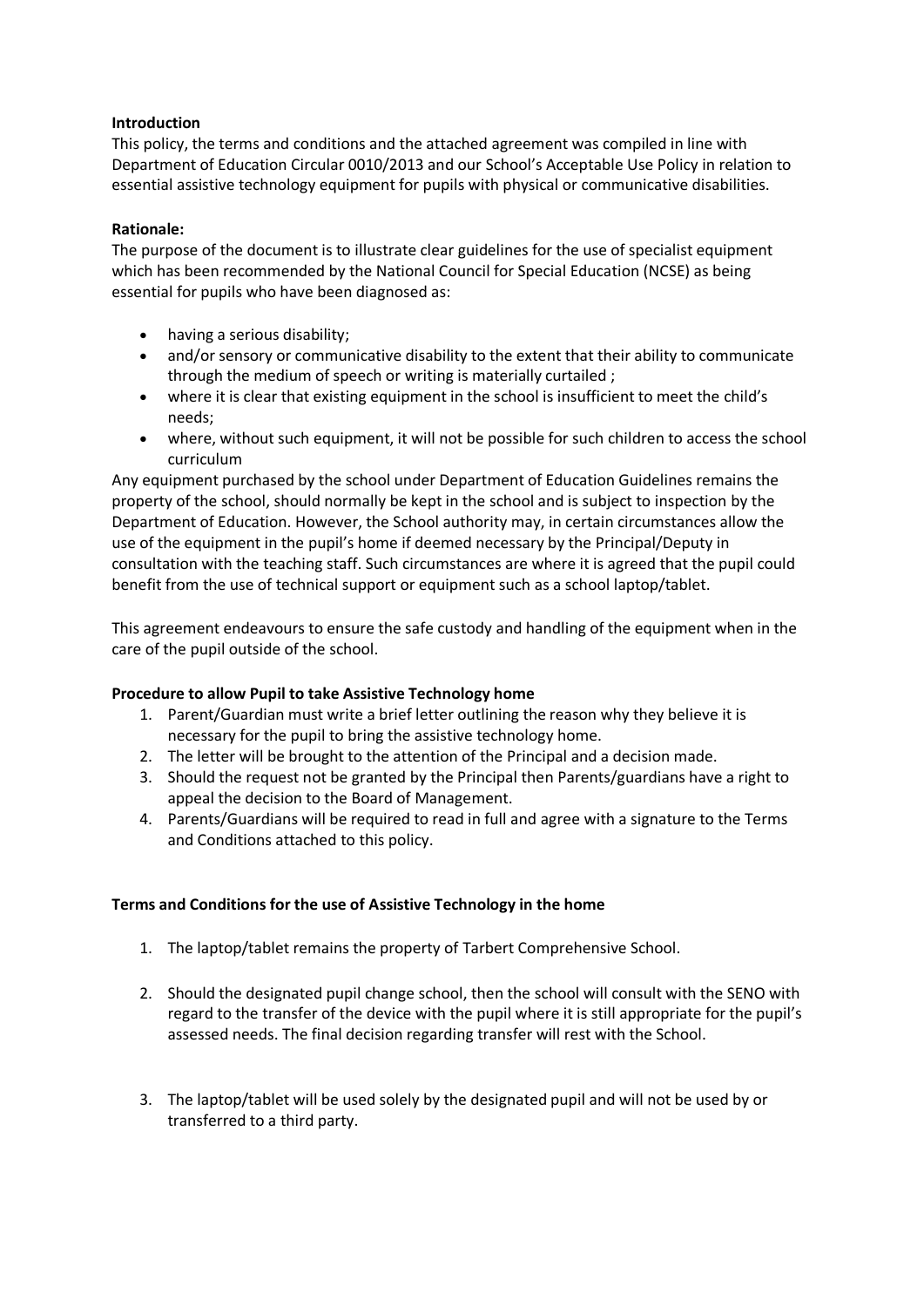- 4. The parent will remind and teach their child to take due care of the laptop/iPad/tablet/specialist equipment at all times when handling, transporting and using said specialist equipment –
	- $\circ$  It is not to be left unattended in a public place
	- o It is not to be left unattended in a classroom or other place in the school
	- $\circ$  All laptop/tablet leads must be unplugged from sockets and all accessories are to be stored safely and securely in the laptop/tablet case with the laptop/tablet when work is complete
	- $\circ$  It is not to be left in plain view in an unattended or unsecured vehicle but kept out of sight in the locked boot
	- o It is not to be interfered with, tampered with or altered by a third party.
- 5. A laptop/tablet/iPad will be used solely to assist with typing skills and other school related activities. Only school approved programmes, packages/applications and websites may be used.
- 6. All equipment must be returned to the School in good working order on or before the last day of the school year or earlier if requested by the School.
- 7. The equipment must be covered by home insurance if taken off the school premises. Pupils and parents must take reasonable care to avoid damage or loss.
- 8. Use of the laptop/tablet and including all internet usage will be supervised by a parent/guardian and will be of an appropriate nature to minimise pupil's exposure to inappropriate material.
- 9. The School will make regular checks to update the laptops/tablets, ensuring that anti-virus software is kept up to date and also to check for inappropriate use.
- 10. The laptop/tablets will be used lawfully and in accordance with the school's Child Safeguarding Statement and Risk Assessment as well as its Acceptable Use Policy regarding the ethical use of technology, use of legal software, use of the Internet and the protection of personal data.
- 11. The following is deemed as completely unacceptable and will result in the equipment being re-claimed:
	- o Accessing, transmitting or receiving obscene or pornographic material
	- $\circ$  Engaging in cyber cheating or plagiarism (taking material created by others and presenting it as if it were one's own)
	- o Engaging in cyber bullying
	- o Downloading or loading software or applications that are not approved by the School